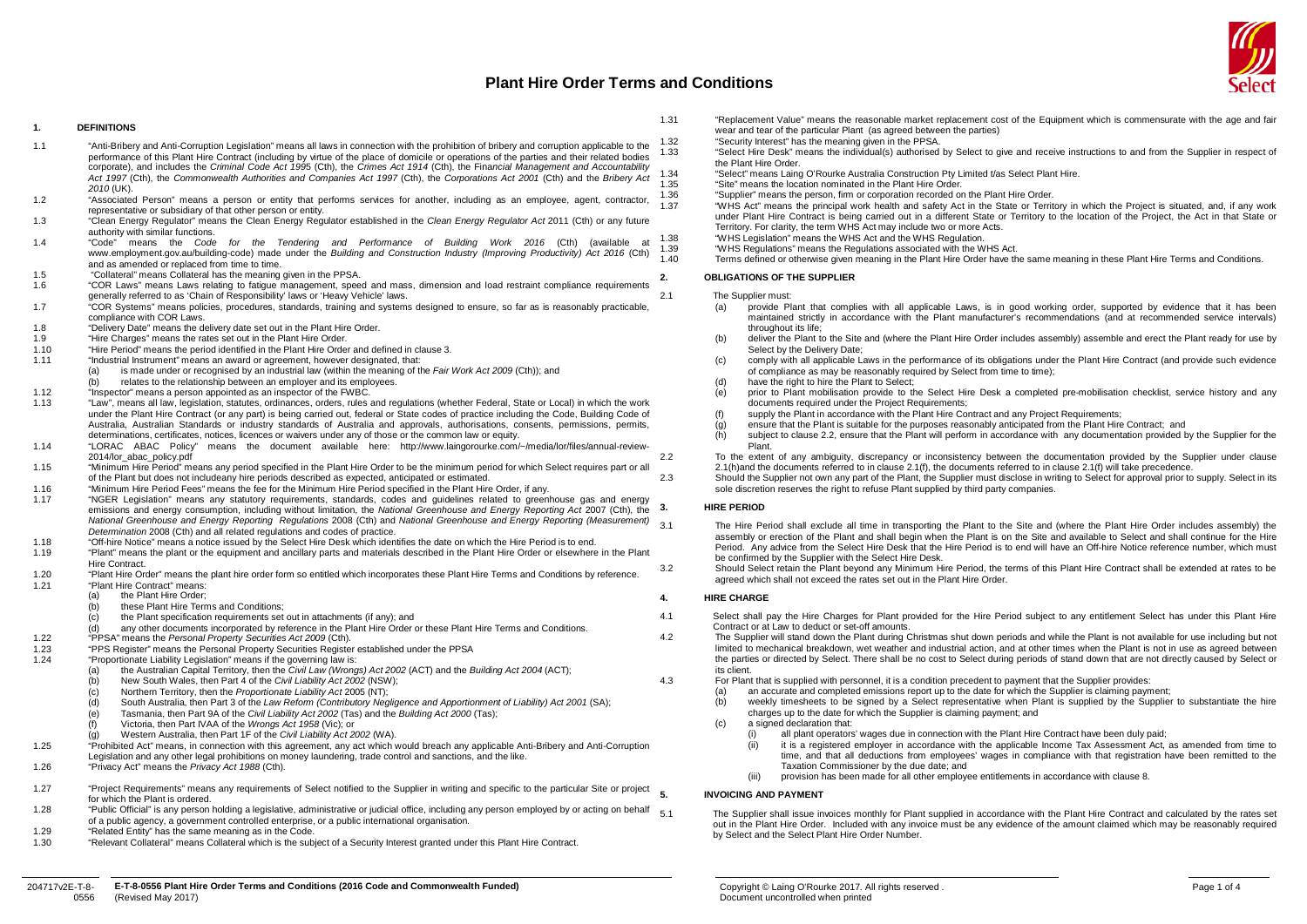

- 5.2 Select shall pay the Supplier for Plant provided in accordance with this Plant Hire Contract within 30 days of receipt of an invoice for 9. Hire Charges that complies with this Plant Hire Contract, provided that such invoice is received no later than 30 days after the date that the invoice was due.
- 5.3 If the Plant Hire Contract does not include the supply of fuel for the Hire Period, the Plant must be delivered full of fuel and any invoice for fuel upon completion of the Hire Period must be provided at the same time as any claim for payment under this clause.
- 5.4 Notwithstanding anything else in this Plant Hire Contract, Select shall not be liable for any claim by the Supplier for loss, damage, cost or expense (whether in contract, tort, under statute or in equity) received later than 30 days after the expiration of the Hire Period.

#### **6. TRANSPORTATION**

Unless otherwise specified in the Plant Hire Contract or otherwise directed by Select (in its absolute discretion), the Supplier shall be 10. responsible for all transportation costs for the Plant including but not limited to, loading and unloading costs, insurance, storage, carriage, towage, salvage, waiting, detention and demurrage costs, including all damage or loss, direct or indirect and consequential however caused while the Plant is in transit and during the entire period of the Plant Hire Contract.

## **7. PLANT TO BE IN GOOD REPAIR**

The Supplier shall provide written certification prior to transportation in the format required by Select that the Plant has been serviced and maintained before it is used on Site. Select may at any time inspect the Plant for deficiencies. The Supplier shall, at its own cost, maintain the Plant in good, safe and operating condition and in strictly in accordance with the Plant manufacturer's recommendations (and at recommended service intervals) including protection against freezing, corrosion and all other exposures. All equipment, accessories and attachments not listed in the Plant Hire Contract that are necessary for the Supplier to perform the Plant Hire Contract shall be furnished by the Supplier at its own expense.

## <span id="page-1-0"></span>**8. SUPPLYING PERSONNEL TO SITE & CODE COMPLIANCE**

- <span id="page-1-4"></span>8.1 If the Supplier is required by the Plant Hire Contract to provide plant operators it shall employ only competent, experienced, properly licensed and reliable personnel who are adequately trained, hold current certificates of competence to operate the Plant and will operate the Plant. The Supplier is responsible for site inductions of its company representatives and employees, training, skill assessment or 10.3 reclassification as required during the Hire Period, including any associated costs. Any personnel of the Supplier must carry any site identification or induction cards issued when on Site and comply with all Site access requirements. The Hire Rate stated in the Plant Hire Order shall be inclusive of such labour including any overtime unless specifically stated otherwise.
- 8.2 If Select makes any payment in respect of the Supplier's employees or suppliers or subcontractors of the Supplier in any circumstances, the amount thereof shall be deemed to be a debt due by the Supplier to Select and may be recovered, including pursuant to claus[e 9](#page-1-1)
- 8.3 The Supplier is responsible for, and will ensure that it and any of its subcontractors comply with their obligations under any applicable Industrial Instrument or Legislative Requirements relating to their employees' entitlements, including:
	- (a) paying all wages, workers' compensation insurance, fringe benefits tax, all payroll taxes and other employee entitlements including in respect of any superannuation fund, scheme or arrangement for the benefit of their employees;
	- (b) complying with all applicable Legislative Requirements with respect to the deduction and payment of tax instalment deductions from salaries and wages paid to employees.
- 8.4 Select must comply with the Code on the Project on the Project.<br>8.5 The Supplier must comply with any reasonable direction from Se
- The Supplier must comply with any reasonable direction from Select to ensure that:
	- Select complies with the obligations referred to in claus[e 10.2;](#page-1-2)
	- the Supplier complies with any obligations that may apply to it under the Code.
- Without limiting the generality of clause [10.2,](#page-1-2) the work under the Services Order Contract includes anything reasonably required to be 11.1 done or not done by the Supplier to enable Select to comply with the obligations referred to in claus[e 10.3.](#page-1-3)
- 8.7 The Supplier agrees that Select, or a person authorised by Select, may access and audit the Supplier's records in relation to industrial matters from time to time, including to assess whether the Supplier is complying with the terms and conditions of any Industrial Instrument or Legislative Requirements that apply to it.
- 8.8 The Supplier warrants that:<br>(a) at the time it lodged
	- at the time it lodged an expression of interest or tender for the Services Order Contract; or,
	- if there was no tender or expression of interest, on the date it executed the Services Order Contract,
	- the Supplier's work practices and the Industrial Instruments (if any) that covered the Supplier complied with the Code.
- 8.9 The Servicer Provider must comply with the Code, act consistently with the Code, require compliance with the Code by its Related Entities, employees, agents and others performing works or services for it and ensure compliance with the Code by all subcontractors or 12. consultants that it engages including by confirming compliance at all site and project meetings.
- 8.10 If the project to which the Site relates is located in Western Australia, was released to market after 1 January 2017, is publicly or 12.1 privately funded, and Select is participating in a 'Covered Tender Process' for 'State Building Work' or is performing work under a 'Covered Contract' for 'State Building Work' (as those terms are defined, in the Western Australian Building and Construction Industry Code of Conduct 2016 (**WA Code**), the WA Code and the Implementation Guidelines to the Western Australian Building and Construction Code of Conduct 2016 (**WA Guidelines**) apply and the Supplier warrants and agrees to the additional conditions set out in the WA Code and WA Guidelines.
- <span id="page-1-5"></span>8.11 If the project to which the Site relates is located in New South Wales and the works that relate to this Plant Hire Contract are part of building and construction work undertaken by or on behalf of a New South Wales Government department or public sector body (as defined in the Public Sector Employment and Management Act 2002 (NSW)), the NSW Code of Practice for Procurement (**NSW Code**) and the Implementation Guidelines to the New South Wales Code of Practice for Procurement: Building and Construction (**NSW Guidelines**) apply and the Supplier warrants and agrees to the additional conditions set out in the NSW Code and NSW Guidelines.
- 8.12 The Supplier must impose obligations on its subcontractors and consultants equivalent to the obligations under clause[s 6-](#page-1-4)[8.11.](#page-1-5)

#### **9. SET OFF**

- <span id="page-1-1"></span>9.1 The Supplier agrees that Select may set off, deduct or withhold from any monies due to the Supplier pursuant to the Plant Hire Contract, any debt, amount, claim for damages or any other entitlement Select may have against the Supplier arising from or incidental to:<br>(a) the execution or the Plant Hire Contract or the terms and conditions of the Plant Hire Co
	- (a) the execution or the Plant Hire Contract or the terms and conditions of the Plant Hire Contract; or (b) the execution of any other work by the Supplier for Select or the terms of any other agree
	- the execution of any other work by the Supplier for Select or the terms of any other agreement between Select and the Supplier

and if such monies are insufficient for this purpose then the deficiency may be recovered as a debt due and owing by the Supplier to Select.

#### **10. DAMAGE TO EQUIPMENT**

10.1 If the Plant is defective or damaged or made inoperable in any way during the Hire Period, including as a result of normal wear and tear (and without limiting any other rights Select may have):<br>(a) if discovered by Select (or a related company

- if discovered by Select (or a related company), Select will notify the Supplier of a reasonable time within which the defect or damage must be repaired; and
- (b) whether or not discovered by Select or the Supplier, the Supplier shall immediately notify Select of the defect or damage, specifying the extent and nature of the defect or damage and the steps taken to rectify the problem such that delays or interruptions to Select's use of the Plant will be prevented; and
- (c) if the Plant is inoperable and cannot be repaired within a reasonable time specified by Select, remove the Plant from Site within the time identified by Select in a written notice and (at Select's option):
	- (i) at its own cost replace it with Plant that complies with this Plant Hire Contract; or (ii) pay to Select the cost to Select of replacing the inoperable or defective Plant.
	- pay to Select the cost to Select of replacing the inoperable or defective Plant.

<span id="page-1-3"></span><span id="page-1-2"></span>10.2 Any loss, damage, expense or other costs incurred by Select due to the Plant failing to conform with the requirements of the Plant Hire Contract including where the Plant is unfit for purpose, defective, damaged or inoperable (including as a result of fair wear and tear) during the Hire Period may be recovered as a debt due and owing from the Supplier to Select, save to the extent that such loss damage, expense or costs were incurred as a result of Select's negligence or breach of the Plant Hire Contract

10.3 To the extent the Plant Hire Contract permit the Supplier to recover payment for any damaged Plant (whether during or after the Hire Period), the Supplier may be entitled to payment to the extent only that:

- prior to effecting the repairs:
	- $\dot{y}$  the Supplier notifies Select of the specific parts damaged and provides Select a reasonable opportunity to inspect the damage, not less than:
		- (A) 3 days, where the value of the damage claimed is  $\leq$ \$1000; and (B) 5 days, where the value of the damage claimed is  $\geq$ \$1000; and
		- 5 days, where the value of the damage claimed is >\$1000; and
	- provides to Select images of the particular damage and details of the proposed repairs;
- (b) after effecting the repairs,the Supplier provides evidence of the repairs including any parts used and a claim for payment which itemises parts and labour and is itemised in accordance with the Hire Charges (to the extent relevant); and
- (c) if the damage is identified after the Hire Period, the Supplier notifies Select of the matters identified in claus[e 10.3\(a\)](#page-1-3) within 72 hours of the relevant Plant arriving at the Supplier's depot.
- 10.4 In the event of total loss of any Plant caused by Select during a Hire Period, Select's liability to the Supplier whether under the Plant Hire Contract or otherwise shall in no event exceed the Replacement Value.

## <span id="page-1-6"></span>**11. INDEMNITY**

11.1 The Supplier shall be liable for, indemnify and keep indemnified Select against any loss, damage, expense or other costs arising out of any liability, claim, demand or proceedings in respect of any personal injury (including death) or damage to any real or personal property, including the Plant, or arising under any Law arising in any manner out of or in connection with the operation or use of the Plant (whether by Select or the Supplier) during the Hire Period or out of or in connection with the Plant Hire Contract, however the Supplier's liability to indemnify will be reduced to the extent that such loss, damage expenses or costs are caused or contributed to by any negligent acts or omissions of Select or breach of this Plant Hire Contract by Select.

11.2 Notwithstanding any other provision in this Plant Hire Contract, Select shall not be liable to the Supplier for any indirect or consequential loss, including but not limited to loss of goodwill, loss of business, loss of profits (anticipated, actual or otherwise), loss of savings, loss of hire or any and all other pure economic loss arising, out of or in connection with this Plant Hire Contract.

## **12. INSURANCE**

The Supplier shall provide and maintain:

- (a) insurance to cover its liabilities under the Plant Hire Contract throughout the term of the Plant Hire Contract and such insurance, where permitted by law, shall include Select as a joint insured; and
- workers compensation insurance to comply with laws.

12.2 When requested by Select, the Supplier shall furnish evidence that such insurances have been effected and the premium paid. Maintaining this insurance does not relieve the Supplier of its obligations defined in claus[e 11.](#page-1-6) Despite anything in the Plant Hire Order or otherwise, the Supplier may not claim any payment from Select associated with a Plant damage waiver.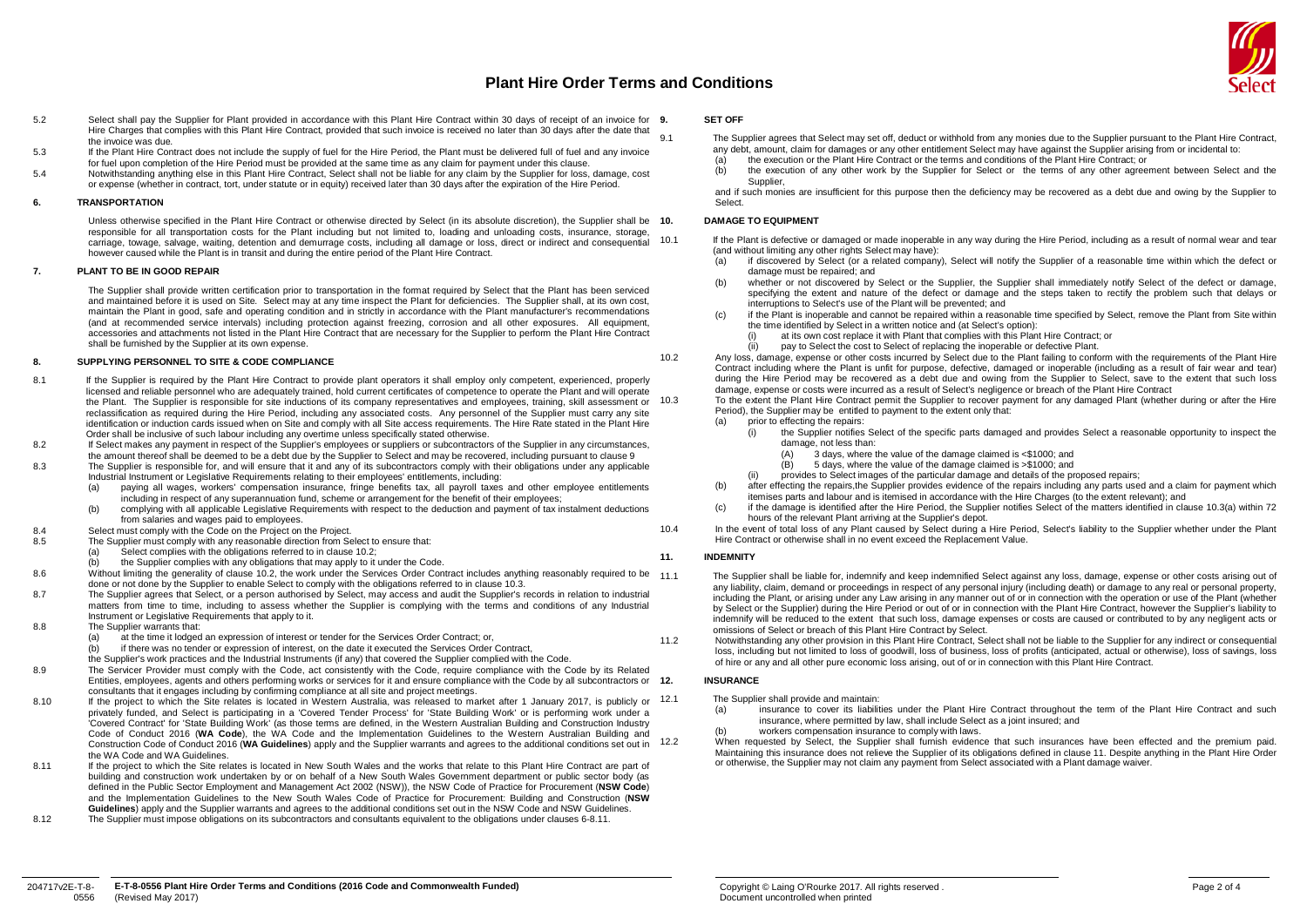

#### **13. TERMINATION**

- <span id="page-2-0"></span>13.1 If the Supplier is in breach of any term of Plant Hire Contract, commits a negligent act or omission or in any way acts so as to endanger 19.1 any property or any person, Select shall be entitled to immediately terminate the Plant Hire Contract by written notice effective immediately, whereupon Select, without limiting any other of its entitlements under the Plant Hire Contract or at law, shall be entitled to recover damages from the Supplier. The Supplier shall have no recourse or claim against Select for termination pursuant to this clause.
- 13.2 Without limiting claus[e 13,](#page-2-0) Select may by written notice terminate this Plant Hire Contract:<br>(a) if the Supplier fails to rectify a default under this Plant Hire Contract within the
	- if the Supplier fails to rectify a default under this Plant Hire Contract within the time specified by Select in a written notice of 19.2 default, effective immediately;
	- (b) for its sole convenience, effective from the date stated in the notice; or
	- (c) on insolvency or threatened insolvency of the Supplier, effective immediately.
- <span id="page-2-1"></span>13.3 On receiving a notice of termination Supplier must:<br>(a) immediately off-hire the Plant:
	- (a) immediately off-hire the Plant;<br>(b) make arrangements for collect
	- $\begin{bmatrix} 1 & 0 \\ 0 & 0 \end{bmatrix}$  make arrangements for collection of Plant; and  $\begin{bmatrix} 1 & 0 \\ 0 & 0 \end{bmatrix}$  is all reasonable endeavours to minimise the
	- the different contract to minimise the costs of termination to Select.

If the Plant Hire Contract is terminated under claus[e 13.2\(b\)](#page-2-1) the Supplier must send to Select within 30 days of the date of termination a 21 tax invoice for the value of any Hire Charges in accordance with claus[e 4.](#page-0-4)

- 13.4 In the case of a fixed term or Minimum Hire Period, Select may for its convenience, by written notice to the Supplier terminate this Plant Hire Contract at any time. On receiving the notice of termination the Supplier may be entitled to reimbursable costs reasonably incurred by the Supplier, to the extent as set out below, and to the lesser amount of:
	- (a) the difference in the Hire Charges between the long term hire rates and the normal, undiscounted hire rates for the hire period up to the date of termination as set out in the Plant Hire Order;
	- (b) the actual direct out of pocket costs incurred by Supplier during the remainder of the Minimum Hire Period; or<br>(c) 50% of the remaining Minimum Hire Period Fees.
	- 50% of the remaining Minimum Hire Period Fees.

## **14. DEFAULT**

- 14.1 Without prejudice to any other rights or remedies of Select, if the Supplier:
	- (a) commits an act of bankruptcy, enters into a scheme of arrangement with its creditors, is placed in official management, has a receiver appointed, has an application to wind it up presented to the Supreme Court (including any application to which the Supplier alleges a bona fide dispute exists), has a liquidator or provisional liquidator appointed, or is deemed to be insolvent as defined in the *Corporations Act 2001* (Cth); or
	- (b) wholly or partly suspends performance of its obligations under the Plant Hire Contract;<br>(c) fails to proceed with performance of the Plant Hire Contract in a reasonable, diligent or
	- (c) fails to proceed with performance of the Plant Hire Contract in a reasonable, diligent or competent manner;<br>(d) fails to comply with a written instruction of Select:
	- $\begin{array}{lll} \text{(d)} & \text{fails to comply with a written instruction of Select;} \\ \text{(e)} & \text{fails to comply with a notice from Select requiring} \end{array}$
	- fails to comply with a notice from Select requiring the removal and replacement of defective Plant; or
	- (f) commits any breach of the Plant Hire Contract,
	- then Select may terminate the Plant Hire Contract by written notice in writing to the Supplier effective immediately.
- 14.2 Without prejudice to any other rights or remedies of Select, the Supplier shall be liable to Select for any loss or expense incurred by
- Select as a result of determining the Plant Hire Contract and such amount shall be deemed to be a debt due and owing by the Supplier. 14.3 Upon such termination, Select may take possession of and permit other persons to use the Plant and other things on the Site which are
	- owned by the Supplier for the purpose of completion of the Project. The Supplier shall:
	- (a) have no right to any compensation or allowance for any action taken by Select pursuant to this clause; and shall<br>(b) comply at its own cost with the reasonable directions of Select. which may include directions to: comply at its own cost with the reasonable directions of Select, which may include directions to:
		-
		- (i)  $\overline{\phantom{a}}$  remove the Plant from Site within the time specified in a written notice from Select; or (ii) on the entitled to the return of the Plant until such time as Select has completed the Find to the entitled to the return of the Plant until such time as Select has completed the Project for which the Plant was hired.

## **15. TAXES**

All taxes arising out of or in connection with the Plant Hire Contract or arising out of the use or possession of the Plant shall be paid by the Supplier and are deemed to be included in the Hire Charges.

## **16. ASSIGNMENT - TRANSFER - SUBLETTING**

The Supplier shall not assign, sublet or otherwise transfer the Plant Hire Contract or any interest in it without Select's prior written 24. consent. The Supplier shall not, in absence of Select's prior written consent, remove the Plant from the Site.

## **17. SUCCESSORS AND ASSIGNS**

The Plant Hire Contract shall be binding upon and shall inure to the benefit of the parties and their respective heirs, successors, administrators, executors, trustees and permitted assigns.

## **18. FORM OF PLANT HIRE CONTRACT**

- 18.1 The Plant Hire Contract is a complete and exclusive statement of all the terms of the agreement between the parties and supersedes all other communications or representations either oral or written between the parties. The Supplier warrants that it has not relied upon any previous representations by Select or any one acting on behalf of or as agent for Select as an inducement to enter into the Plant Hire Contract. The Supplier acknowledges that any terms or conditions in the Supplier's hire schedule, delivery docket or the like do not apply to the Plant Hire Contract or in any way constitute an alternative offer.
- 18.2 The Plant Hire Contract may only be modified in writing signed by the parties.

## **19. DISPUTES**

If a dispute arises in any way in connection with the Plant or the Plant Hire Contract, whether before or after the completion or determination of the Plant Hire Contract, then either party may give the other written notice of that dispute. Within 14 days of that notice, senior executives of the parties shall meet to negotiate in good faith a resolution of the dispute. If the dispute has not been resolved 7 days after the expiry of the 14 days period for negotiation, either party may refer it to arbitration for the President of The Institute of Arbitrators and Mediators Australia or its nominee.

19.2 The Plant Hire Contract and the rights and obligations of the parties shall be construed in accordance with the Laws of the State or Territory where the Site is situated. The parties submit to such jurisdiction.

## **20. INTERACTIONS WITH SELECT**

In the performance of the Plant Hire Contract the Supplier shall take directions and instructions only from the Select Hire Desk. Despite any other provision of this Plant Hire Contract, the Supplier will have no entitlement or claim against Select for any cost, loss or damage associated with acts or omissions taken (or not taken) by it based on instructions from other sources.

#### **21. EXCLUSION OF PROPORTIONATE LIABILITY LEGISLATION**

To the maximum extent permitted by law, the operation of the Proportionate Liability Legislation is excluded in relation to rights, obligations and liabilities under the Plant Hire Contract whether such rights, obligations or liabilities are sought to be enforced as a breach of contract or claim in tort (including negligence), in equity, under statute or otherwise at law.

## **22. COMPLIANCE WITH NGER LEGISLATION**

- <span id="page-2-2"></span>22.1 The Supplier acknowledges and agrees that:<br>(a) its subcontractors consultants mate
	- (a) its subcontractors, consultants, material suppliers, agents, representatives, employees and any related entity undertaking work in connection with Plant Hire Contract also do all things necessary to assist Select in complying with any reporting obligations Select may have under NGER Legislation, including in addition to the requirements of this clause and clause 4.34.3(a), providing Select with any further information or documents reasonably required by Select to allow Select to comply with any reporting obligations under NGER Legislation; and
	- it will provide the emissions report in accordance with clause [4.3\(a\)](#page-0-6) and allow for the emissions report and further information provided under claus[e 20\(a\)](#page-2-2) to be copied, audited, verified by any persons authorised by Select or the Clean Energy Regulator, and cooperate with and provide all reasonable assistance to any such persons, including giving access to premises, plant and equipment, production and access to relevant documents.

## <span id="page-2-3"></span>**23. HEALTH AND SAFETY**

23.1 The Supplier acknowledges that the Supplier has complete control in relation to, and will ensure, so far as is reasonably practicable, the health and safety of any plant operators that it is required to provide under the Plant Hire Contract including on Select's premises and that Select does not control or influence the Supplier's activities in relation to health and safety matters other than as set out in this claus[e 23.](#page-2-3)

- <span id="page-2-4"></span>23.2 The Supplier must:<br>(a) comply with comply with its statutory work health and safety obligations as a supplier, designer, manufacturer, importer, installer, constructor or commissioner of any plant, or structure (as applicable) under WHS Legislation;
	- (b) ensure so far as is reasonably practicable, that the Plant is without risks to the health and safety of persons who may use, handle, store, construct, assemble or carry out any reasonably foreseeable activity including the proper storage, decommissioning, dismantling, demolition or disposal of the Plant;
	- carry out, or arrange the carrying out of, any calculations, analysis, testing or examination that may be necessary for the performance of the duty imposed by sub-claus[e 23.2\(b\);](#page-2-4)
	- (d) give adequate information to Select concerning each purpose for which the Plant were designed or manufactured, the results of testing referred to in sub-claus[e 23.2\(b\)a](#page-2-4)nd any conditions necessary (including any written assurances) to ensure that the Plant are without risks to health and safety when used, including a description of the Plant and any faults in Plant that has been previously used; and
	- (e) comply with its obligation under WHS Legislation to consult, cooperate and coordinate activities with all other persons who have a work health and safety duty in relation to the same matter.

## **24. ANTI-BRIBERY AND ANTI-CORRUPTION**

<span id="page-2-7"></span>24.1 Select is committed to operating in a manner consistent with the laws of the jurisdictions in which it operates, including Anti-Bribery and Anti-Corruption Legislation.

<span id="page-2-5"></span>24.2 (Anti-Corruption Obligations): The Supplier must not, and must take reasonable steps to ensure that any of its Associated Persons do not, commit a Prohibited Act (the Anti-Corruption Obligations) and:

- (a) must implement adequate policies and procedures to ensure compliance with its Anti-Corruption Obligations, and disclose those policies and procedures to Select upon request; and
- (b) where the Supplier does not have a written policy required by clause [24.2\(a\),](#page-2-5) it agrees that it has read and understands the LORAC ABAC Policy and will comply with the principles of the LORAC ABAC Policy in all respects as if it were its own policy; and
- (c) must use reasonable endeavours to require its Associated Persons to implement adequate policies and procedures to ensure they will not commit a Prohibited Act and, if no such promise is forthcoming, will inform Select and seek alternative person(s) to perform those services.
- <span id="page-2-6"></span>24.3 (Public Officials): The Supplier represents and warrants that except as otherwise disclosed in writing to Select, no Public Official:
	- (a) is or will become an Associated Person of the Supplier;